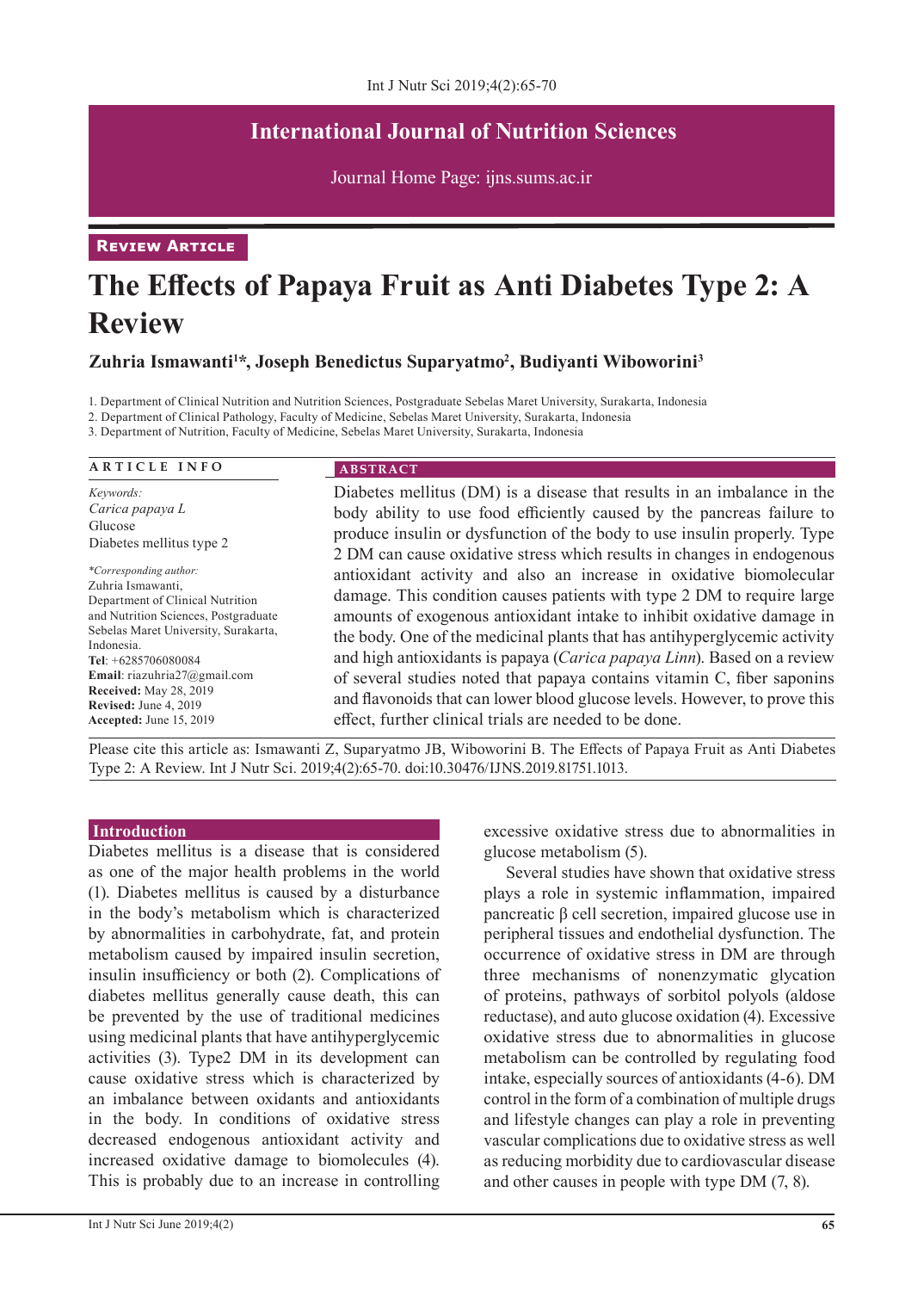Increased oxidative stress causes people with type 2 diabetes to require large amounts of exogenous antioxidant intake to inhibit oxidative damage in the body (4-6). Papaya pharmacology and activity from several previous studies showed that papaya extract lowered blood sugar levels, which is thought to have vitamin C, fiber, flavonoid and saponin (9). Besides being rich in nutrients fruits guava and papaya are cheap and affordable fruits, easily available everywhere and a fruit throughout the year. Based on this background, the authors were interested in making a review of the effect of papaya fruit as an anti-diabetes type 2.

## *Papaya Carica Papaya Linn*

*Carica papaya Linn* (Caricaceae) is a type of tropical plant which is the only species in the genus Carica. Taxonomy papaya has been described in Table 1 (9). Tropical plants originating from the tropical regions of America are now widely cultivated in other tropical regions of the world (10- 15). Papaya fruit can be consumed like a melon, which is available throughout the year (12). The Carica papaya Linn tree is an upright tree that grows fast as high as 7-8 m with latex and stems about 20 cm in diameter (2). The stem is hollow cylindrical and supports the leaves (like an umbrella) (13). The leaves are soft, lobed, clustered near the top of the plant, measuring up to 80 cm long (11-15).

The fruit is yellowish to orange in color, long to almost rounded shape, about 7.5-45 cm, with a

| Table 1: Taxonomy of papaya fruit. |                    |  |  |
|------------------------------------|--------------------|--|--|
| <b>Taxonomy</b>                    |                    |  |  |
| Kingdom                            | Plantae            |  |  |
| Division                           | Magniliophyta      |  |  |
| Subdivision                        | Spermatophyta      |  |  |
| Class                              | Magnoliopsida      |  |  |
| Order                              | <b>Brassicales</b> |  |  |
| Genus                              | Carica             |  |  |
| Species                            | Carica Papaya Linn |  |  |

meat thickness of 2.5–5 cm, sweet and juicy (12). The nutritional content of papaya (*Carica papaya*) in 100 grams of fruit was presented in Table 2. Papaya is one of the fruits that is rich in vitamins and other nutrients, the price is relatively cheap and can be used as a substitute for various health conditions (i.e., constipation, overweight etc.). Other study showed that after consuming papaya fruit as much as 438 g can significantly reduce blood glucose levels (13). Not all fruits that contain sugar should be avoided by diabetics, one of them is papaya. It is safe for diabetics to consume papaya in small portions and preferably in the morning as an energy feeder. Papaya has a glycemic index of 23 which can be categorized as a low glycemic index. A low glycemic index can reduce insulin resistance and insulin levels (13).

# *Benefits of Vitamin C*

Other studies have shown that papaya has more vitamin C content than soursop (*Annona muricata*), langsat and sugar apple (14). Papaya contains 61 mg

| <b>Table 2:</b> Nutritional content of papaya fruit (16, 17). |                               |         |  |
|---------------------------------------------------------------|-------------------------------|---------|--|
| <b>Nutrient content</b>                                       | Levels per 100 grams of fruit | Unit    |  |
| Energy                                                        | 163                           | ΚJ      |  |
| Protein                                                       | 2.01                          | Gram    |  |
| Carbohydrate                                                  | 16                            | Gram    |  |
| Fat                                                           | 0.2                           | Gram    |  |
| Fiber                                                         | 5.9                           | Gram    |  |
| Vitamin C                                                     | 61.8                          | mg      |  |
| Vitamin B6                                                    | 0.1                           | mg      |  |
| Niacin (vitamin B3)                                           | 0.38                          | mg      |  |
| Vitamin A                                                     | 328                           | $\mu$ g |  |
| Thiamin (vitamin B1)                                          | 0.2                           | mg      |  |
| Folate (vitamin B9)                                           | 38                            | $\mu$ g |  |
| Riboflavin (vitamin B2)                                       | 0.05                          | mg      |  |
| Lycopene                                                      | 3.4                           | mg      |  |
| B-carotene                                                    | 0.5                           | mg      |  |
| Phenol                                                        | 171                           | mg      |  |
| Flavonoids                                                    | 20.47                         | mg      |  |
| Iron                                                          | 0.1                           | mg      |  |
| Calcium                                                       | 31                            | mg      |  |
| Carotene                                                      | 0.8                           | mg      |  |
| Potassium                                                     | 275                           | mg      |  |
| Magnesium                                                     | 10                            | mg      |  |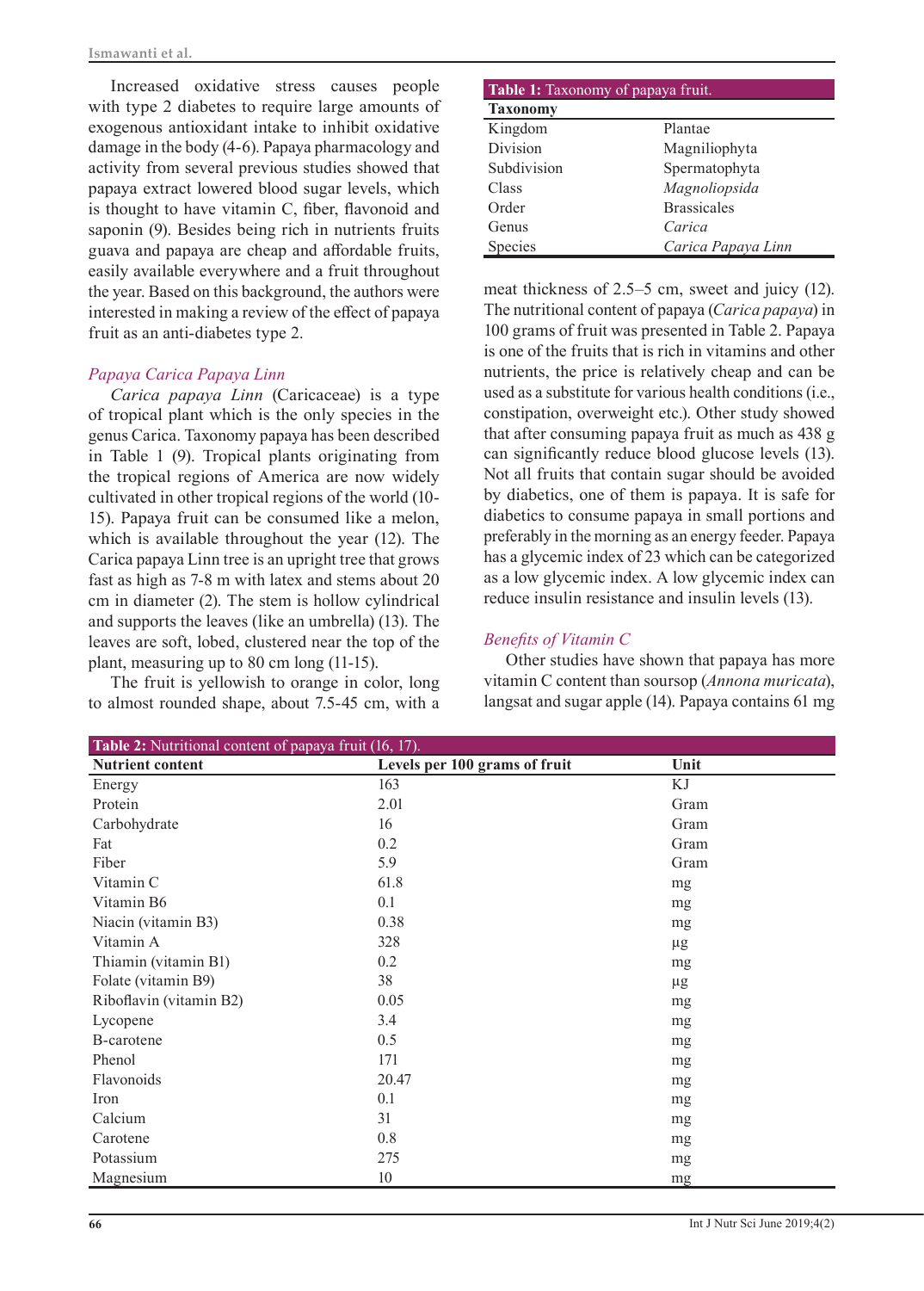of vitamin C every 100 grams of fruit (15, 16). In some literature sources has been stated that the dose of vitamin C per day for adults is 70-90 mg/dl, so that papaya can be used as an alternative sufficient vitamin C patient with type 2 diabetes mellitus (17). Man cannot produce vitamin C in the body because they do not have the L-gulonolactone oxidase enzyme that catalyzes the final step in the synthesis of ascorbic acid so that it needs food intake from outside the body (18).

Vitamin C is an important nutrient for human that acts as a reducing agent in the oxidation process of free radicals, so it can be said that vitamin C can act as an antioxidant (18). The role of vitamin C or ascorbic acid in diabetes is as an inhibitor of the aldose reductase enzyme, so that the reduced equivalent use of reducing (19). The availability of equivalent reducing agents is useful for oxidized glutathione conversion (GSSG) to reduced glutathione (GSH). This is what can then prevent the accumulation of sorbitol in the network. Another benefit of using antioxidants is minimizing the formation of AGEs (advance glycosylation end products). This condition is analogous to the use of vitamin C in minimizing the browning process in food. The mechanism of minimizing the formation of AGEs is inseparable from the role of vitamin C in the pathway of sorbitol polyols (aldose reductase). Reducing the accumulation of sorbitol in the tissue will suppress fructose, so that the non-enzymatic replication process is also suppressed (4, 19).

Vitamin C is an important micronutrient that dissolves in water and participates in a number of enzyme reactions. Vitamin C is an antioxidant that prevents oxidative damage from free radicals, which protect tissues from oxidative stress. One of the roles of antioxidant activity is to prevent the occurrence of oxidative stress (20). Vitamin C is a non-enzymatic antioxidant that has an important role in protecting cell damage from free radicals. Vitamin C can reduce insulin resistance by improving endothelial function and reducing oxidative stress. Vitamin C reduces glucose toxicity which contributes to preventing a decrease in β cell mass and insulin levels. Increased insulin-mediated vitamin C work is mainly due to an increase in non-oxidative glucose metabolism (21).

#### *Benefits of Fiber Use*

Food fiber is a part of plants that can be consumed and consists of carbohydrates which have resistance to digestion and absorption in the small intestine (22). Since the mid-1970s, dietary fiber has been known to reduce blood sugar levels, as evidenced by a 6-week long-term clinical trial which showed that diets high in soluble fiber can reduce blood sugar

profiles. Dietary fiber is classified into two namely soluble fiber and insoluble fiber. The benefits of soluble fiber are slowing down gastric emptying, so it can reduce the response of postprandial blood sugar (23). Other studies have shown that 7.5 grams of soluble fiber can reduce postprandial glycemia, which is associated with slowing gastric emptying. Diabetes with complications or relative hyperglycemia showed a significant delay in gastric emptying by soluble fiber (24).

Another study, the therapeutic effect of water soluble fiber for patients with type 2 diabetes in 120 respondents in China proved that soluble fiber with a content of 20 grams was able to improve postprandial 2-hour blood sugar, fasting insulin levels, insulin resistance index, and effectively maintaining glycemic control without affecting the function secretion of the islets of Langerhans (25). Eating foods high in fiber can control blood glucose and reduce insulin requirements. Consumption of fiber, especially insoluble fiber contained in grains and some plants, can help prevent the occurrence of diabetes by increasing the work of the hormone insulin in regulating blood glucose in the body. Insoluble fiber can pass through the digestive system as a whole and can provide a longer and satisfied taste and help control appetite (26). Another benefit of insoluble fiber is that it can reduce the risk of type 2 diabetes and can also increase insulin sensitivity (27). The results of other studies also obtained the same findings, namely the finding of a positive relationship between fiber intake and blood sugar levels of type 2 diabetics, which means lower fiber intake, the higher blood sugar levels of diabetics with the strength of the relationship in a strong category (28).

## *Benefit of Flavonoids*

Flavonoids are phenyl propanoid compounds with a carbon frame C6-C3-C6. Flavonoids are a group of secondary metabolites that are widely found in plants, especially from the *legiminoceae* group. Flavonoids are generally bound or conjugated with sugar compounds. Flavonoid compounds have many activities, one of which is antihyperglycemic. Flavonoids have activities to reduce blood sugar levels by being able to regenerate pancreatic beta cells and increase insulin secretion, also increase cell sensitivity to insulin. Another mechanism of flavonoids that shows hypoglycemic effects is reducing glucose absorption and regulating the activity of expression of enzymes involved in carbohydrate metabolism (29).

Flavonoids are effective as exogenous antioxidants which can have a curative effect on pancreatic beta cells and improve insulin sensitivity by reducing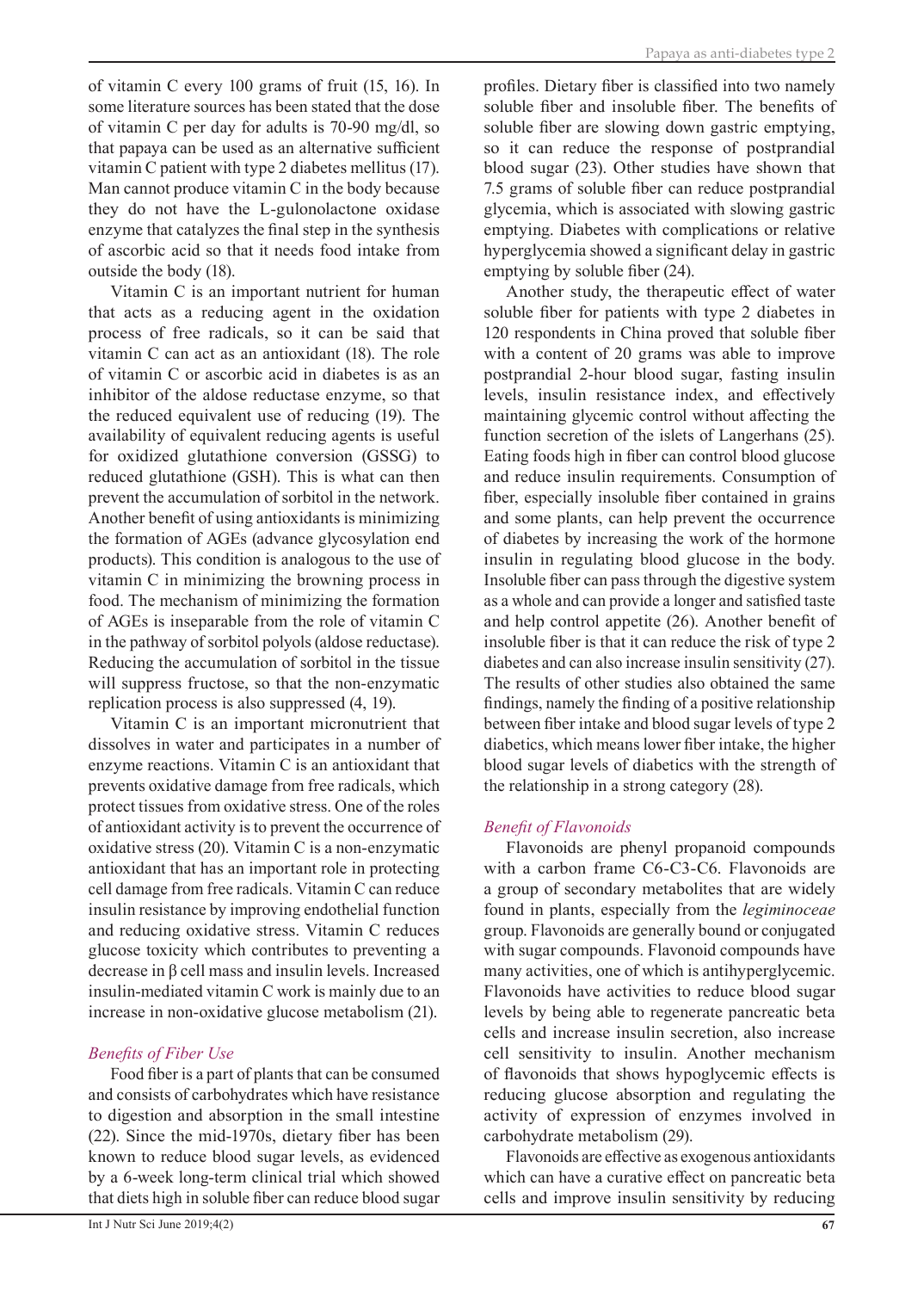oxidative stress and reducing reactive oxygen species (ROS). This mechanism dampens free radicals directly by donating hydrogen atoms. Flavonoids will be oxidized by radicals to be more stable and less reactive compounds (30). Flavonoids also inhibit GLUT-2 in the intestinal mucosa. This inhibitory mechanism is non-competitive so it can reduce glucose absorption and blood glucose levels can decrease (31).

Flavonoids can also inhibit phosphodiesterase, so that it can cause insulin secretion by pancreatic beta cells. Flavonoids are alpha-glucosidase inhibitors which inhibit the alpha-glucosidase enzyme needed for carbohydrate breakdown before being absorbed as monosaccharide. The mechanism of action above results in a decrease in blood glucose (32). The inhibitory mechanism of flavonoids for the  $\alpha$ -glucosidase enzyme is through hydroxylation bonds and substitution on the β ring. The principle of this inhibition is to produce a delay in carbohydrate hydrolysis and glucose absorption and to inhibit sucrose metabolism into glucose (33). Antihyperglycemic activity analysis was also carried out on papaya fruit, with a dose of  $100-400$  mg / kg, intra-peritonially for 21 days. The test results showed a decrease in blood glucose levels (34).

In the mechanism of healing diabetes, flavonoids are thought to play a significant role in increasing the activity of antioxidant enzymes and are able to regenerate damaged β-pancreatic cells so that insulin deficiency can be overcome. The flavonoids contained in plants are thought to also improve the sensitivity of insulin receptors (35). Flavonoids can inhibit  $β$  cell damage on the pancreatic Langerhans island which produces insulin and stimulates the release of insulin in pancreatic β cells to be secreted into the blood, in addition flavonoids can also restore insulin receptor sensitivity to cells (36).

## *Benefits of Saponin*

Saponins are natural glycosides that are bound to steroids or triterpene. Saponins have activities such as insulin, can inhibit lipolysis, increase glucose uptake by adipose cells. A study shows that saponin compounds can improve insulin resistance (37). Saponins function as inhibitors of the alfagglucosidase enzyme. The enzyme plays a role in converting carbohydrates to glucose, if this enzyme is inhibited, the blood glucose level in the body will decrease (38). It was shown that saponins can reduce blood glucose levels by stimulating insulin release (39). Saponin works by preventing the absorption of blood glucose by preventing glucose transport to the intestinal border brush in the small intestine which is the place for glucose absorption. The mechanism

that saponin is also thought to have a role in reducing blood glucose levels (40).

The mechanism of saponin with the occurrence of pancreatic regeneration which causes an increase in the number of pancreatic β cells and islands of Langerhans, so that insulin secretion will increase. Increased insulin secretion will help reducing blood glucose levels. Regeneration of pancreatic β cells occurs because of the presence of quiescent cells in the pancreas which have the ability to regenerate (41). The results of other researchers showed that there was a significant decreased blood glucose concentration by the papaya extract. The results of phytochemical analysis of papaya leaf extract are known to contain flavanoids, saponins, one of which has antihyperglycemic activity (15). A dose of 5000 mg/kg BW was shown to reduce blood glucose levels. A decrease in blood glucose levels in Wistar rats was demonstrated due to the active substance content in papaya of saponins and alkaloids that induced hypoglycemia. In addition, the active substances contained in papaya also played a role in stimulating insulin release from pancreatic beta cells and somatostatin release, but suppressed glucagon secretion  $(42)$ .

## **Conclusion**

Papaya contains nutrients that are beneficial for diabetes mellitus. But to prove these effects, it is needed to undertake further clinical trials.

## **Acknowledgement**

The current work was kindly supported by Sebelas Maret University.

#### **Conflict of Interest**

None declared.

## **References**

- 1 Maayeshi N, Mousavi SM, Ranjbaran H, et al. The relationship between nutritional knowledge and food habits and some cardiometabolic risk factors in patients with diabetes in Shiraz, Iran. *Int J Nutr Sci.* 2019;4:36-42. DOI: 10.30476/ ijns.2019.81733.1012.
- 2 Shahriari S, Eftekhari MH, Jeddi M. The effect of vitamin D supplementation in overweight or obese type 2 diabetic patients with vitamin D deficiency and dyslipidemia. *Int J Nutr Sci.* 2018;3:185-91.
- 3 Najafi N, Masoumi SJ. The effect of garlic (Allium sativum) supplementation in patients with type 2 diabetes mellitus: a systematic review. *Int J Nutr Sci.* 2018;3:7-11.
- 4 Shahriari S, Hejazi N, Eftekhari MH. The role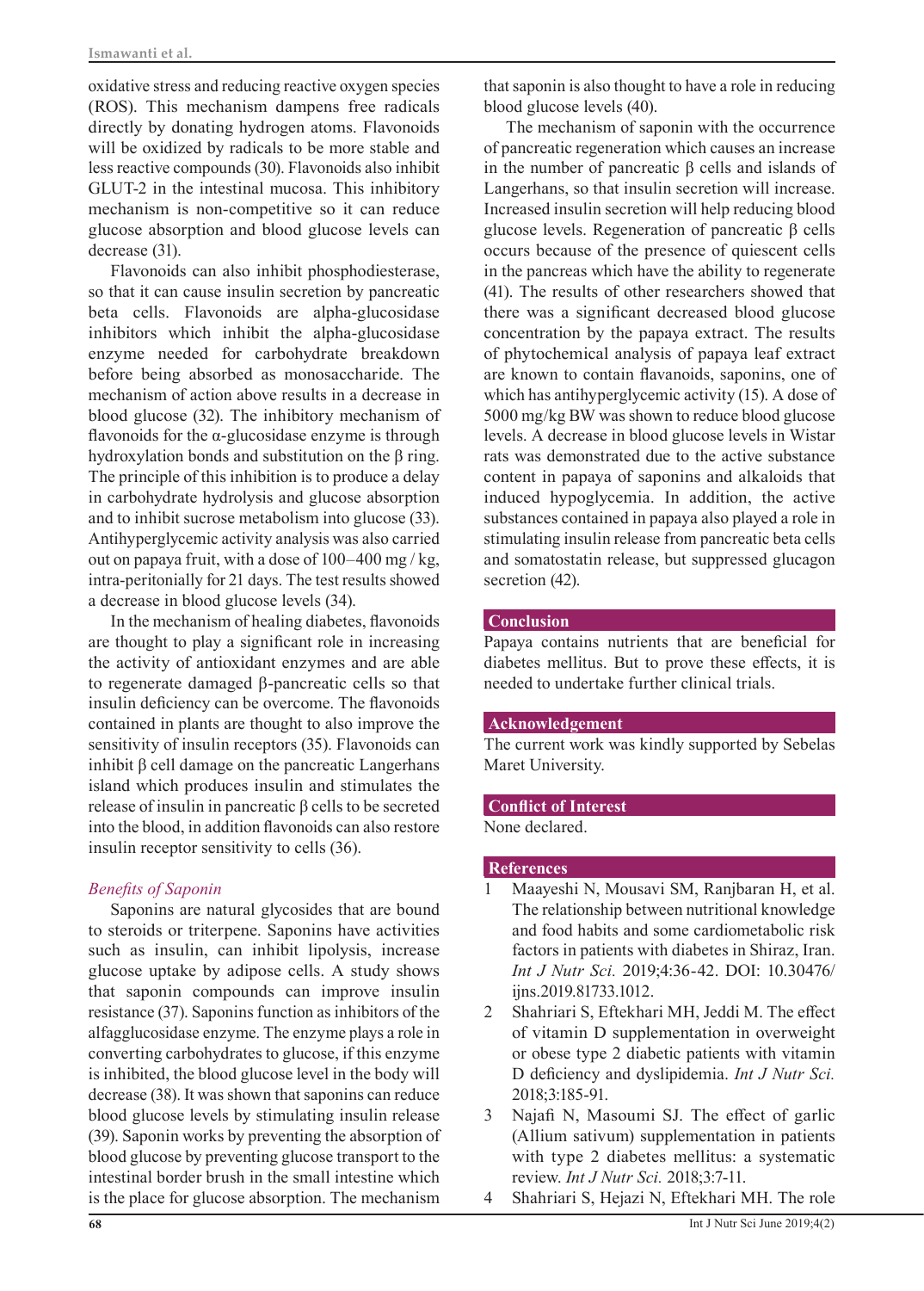of camel milk in treatment of type 2 diabetes: a review. *Int J Nutr Sci.* 2018;3:120-6.

- 5 Rabiee MR, Babajafari S. Probiotics and diabetes: A Review. *Int J Nutr Sci.* 2018;3:73-81.
- 6 Baynes JW, Thorpe SR. Role of oxidative stress in diabetic complications: a new perspective on an old paradigm. *Diabetes*. 1999;48:1-9. [DOI:10.2337/diabetes.48.1.1.](https://doi.org/10.2337/diabetes.48.1.1) PMID:9892215.
- 7 Mazloom Z, Hejazi N, Ekramzadeh M, et al. Evaluating Components of metabolic syndrome and cardiovascular risk factors in patients with type 2 diabetes based on HbA1C levels. *Int J Nutr Sci.* 2017;2:33-38.
- 8 Zatalia SR, Sanusi H. The role of antioxidants in the pathophysiology, complications and management of diabetes mellitus. *Acta Med Indones*. 2013;45:141-7. PMID:23770795.
- 9 Rahmani AH, Aldebasi YH. Potential role of carica papaya and their active constituens in the prevention and treatment of disease. *Int J Pharmacy Pharmaceutical Sci*. 2016;8:975-1491.
- 10 Tarun V, Yash P. A review on medicinal properties of *carica papaya* linn. *Asian Pac J Trop Dis*. 2015;5:1-6. [DOI: 10.1016/S2222-1808\(14\)60617-4](https://doi.org/10.1016/S2222-1808(14)60617-4).
- 11 Juárez-Rojop IE, Díaz-Zagoya JC, Ble-Castillo JL, et al. Hypoglycemic effect of Carica papaya leaves in streptozotocin-induced diabetic rats. *BMC Complement Altern Med.* 2012;12:236. DOI:10.1186/1472-6882-12-236. PMID:23190471.
- 12 Adeneye AA, Olagunju JA. Preliminary hypoglycemic and hypolipidemic activities of the aqueous seed extract of carica papaya linnin wistar rats. *Biol Med.* 2009;1:1-10.
- 13 Fatema K, Rahma F, Sumi N, et al. Glycemic and insulinemic responses to pumpkin and unripe papaya in type 2 diabetic subjects. *Int J Nutr Metab.* 2011;3:1-6.
- 14 Cresna, Napitupulu M, Ratman. Analysis of vitamin c in fruit of papaya, soursop, sugar apple and langsat that grown in donggala. *J Akademika Kimia*. 2014;3:346-353.
- 15 Saidu AN, Nweri CG. Phytochemical screening and effects of methanol extract of carica papaya stem bark in alloxan induced diabetic rats. *J Emerg Trends Engineer Apl Sci*. 2013; 4:819-822.
- 16 Maisarah AM, Amira BN, Asmah R, et al. Antioxidant analysis of different parts of carica papaya. *Int Food Res J.* 2013;20:1043-1048.
- 17 David D, Girgis C, Gunton J. Effects of vitamin C and D in type 2 diabetes mellitus. *Nutr Diet Suppl*. 2015;21.DOI:10.2147/NDS.S52022.
- 18 Aravind G, Debjit B, Duraivel S, et al. Traditional and Medicinal Uses of Carica Papaya. *J Medical Plants Studies*. 2013; 1:7-15.
- 19 Moghdani Z, Rahmdel S, Abdollahzadeh SM, et

al. Daily dietary intake of micronutrients using duplicate portion sampling along with food composition tables in healthy adult population in Shiraz, Iran. *Int J Nutr Sci.* 2018;3:99-104.

- 20 Cunningham JJ. The glucose/insulin system and vitamin C: implications in insulin-dependent diabetes mellitus*. J Am Coll of Nutr*. 1998;17:105- 8. [DOI:10.1080/07315724.1998.10718734](https://doi.org/10.1080/07315724.1998.10718734). PMID: 9550452.
- 21 Lobo V, Patil A, Phatak A, et al. Free radicals, antioxidants and functional foods: impact on human health. *Pharmacogn Rev*. 2010;4:118-126. DOI:10.4103/0973-7847.70902. PMID: 22228951.
- 22 Sherafatmanesh S, Ekramzadeh M, Moosavi L. The role of carbohydrate related factors in pathogenesis of nonalcoholic fatty liver disease: a review. *Int J Nutr Sci*. 2017;2:52-7.
- 23 Santoso A Serat Pangan (Dietary Fiber) dan Manfaatnya Bagi Kesehatan. *Magistra*. 2011;75:35-40.
- 24 Weickert MO, Pfeiffer AF. Metabolic Effects of Dietary Fiber Consumption and Prevention of Diabetes*. J Nutr*. 2008;138:439-42. DOI: 10.1093/ jn/138.3.439. PMID: 18287346.
- 25 Yu K, Ke M, Li W, et al. The Impact of Soluble Dietary Fibre on Gastric Emptying, Postprandial Blood Glucose and Insulin in Patients With Type 2 Diabetes. *Asia Pac J Clin Nutr.* 2014;23:210- 8. [DOI:10.6133/apjcn.2014.23.2.01](https://doi.org/10.6133/apjcn.2014.23.2.01). PMID: 24901089.
- 26 Chen C Zeng Y Xu J, et al. Therapeutic Effects of Soluble Dietary Fiber Consumption on Type 2 Diabetes Mellitus. *Exp Ther Med*. 2016;12:1232-42. [DOI: 10.3892/etm.2016.3377.](https://doi.org/10.3892/etm.2016.3377) PMID: 27446349.
- 27 Abdurrachim R. Fiber intake and physical excercise contributed to blood glucose level in outpatients with type 2 diabetes mellitus. *Indo J Nutr Diet*. 2017;565-75. [DOI:10.21927/](https://doi.org/http://dx.doi.org/10.21927/ijnd.2017.5(2).65-75) [ijnd.2017.5\(2\).65-75](https://doi.org/http://dx.doi.org/10.21927/ijnd.2017.5(2).65-75).
- 28 Fitri R, Wirawanni Y. Hubungan konsumsi karbohidrat, konsumsi total energi, konsumsi serat, beban glikemik dan latihan jasmani dengan kadar glukosa darah pasien diabetes mellitus type 2. *J Nutr Health*. 2014;2:1-26.
- 29 Akhlaghi M, Foshati S. Bioavailability and metabolism of flavonoids: A Review. *Int J Nutr Sci.* 2017;2:180-4.
- 30 Sarian MN, Ahmed QU. Antioxidant and Antidiabetic Effects of Flavonoids: A Structure-Activity Relationship Based Study. *Biomed Res Int.* 2017;2017:8386065. DOI: 10.1155/2017/8386065. PMID: 29318154.
- 31 Gato T, Horita M, Nagai H, et al. Tiliroside, a glycosidic flavonoid, inhibits carbohydrate